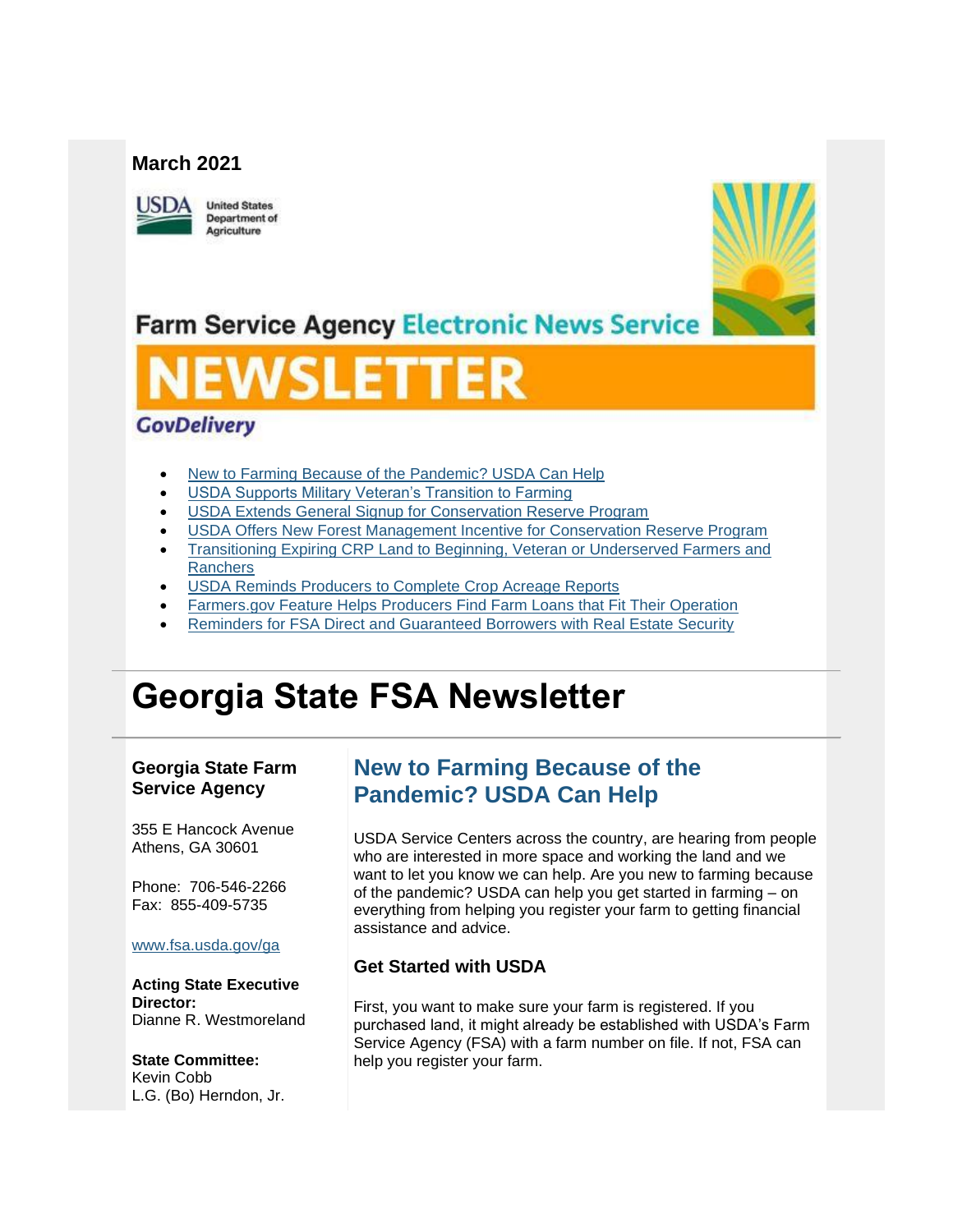Allen Poole Meredith McNair Rogers Donnie Smith

#### **Administrative Officer:**

Dianne R. Westmoreland

#### **Farm Loan Chief:** Robert Tyson

**Farm Programs Chief:** Brett Martin

**Public Affairs/Outreach:** Neal Leonard

To find contact information for your local office go to [www.fsa.usda.gov/ga](http://www.fsa.usda.gov/ga)

To obtain a farm number, you will bring an official tax ID (Social Security number or an employer ID) and a property deed. If you do not own the land, bring a lease agreement to your FSA representative to show you have control of the property. If your operation is incorporated or an entity, you may also need to provide proof that you have signature authority and the legal ability to enter into contracts with USDA.

#### **Access to Capital**

USDA can provide access to capital through its farm loans, which is a great resource when producers are not able to get a loan from a traditional lender. Loans can help with purchasing land or equipment or with operating costs, and FSA even offers microloans, which are especially popular among producers with smaller farms. For more information, [check out our Farm Loan](https://www.farmers.gov/fund/farm-loan-discovery-tool?utm_medium=email&utm_source=govdelivery)  [Discovery Tool.](https://www.farmers.gov/fund/farm-loan-discovery-tool?utm_medium=email&utm_source=govdelivery)

#### **Conservation Practices**

We can help you make conservation improvements to your farm, which are good for your bottom line and your operation. We will help you develop a conservation plan and apply for financial assistance that will cover the bulk of the costs for implementing. To learn more about some of the conservation practices that we help producers with, [check out our Conservation at Work Video Series.](https://www.farmers.gov/conserve/conservation-at-work?utm_medium=email&utm_source=govdelivery)

If you purchase land, and you do not want to farm all of it, you can look at either a conservation easement or managing for native shrubs and grasses through either the Agricultural Conservation Easement Program (ACEP) or Conservation Reserve Program (CRP). Easements are long-term, while a CRP contract is 10-15 years. These are good options for land that is not optimal for production or sensitive lands like wetlands and grasslands.

#### **Additional Resources**

Depending on your farm, you may want to look at crop insurance. The USDA's Risk Management Agency provides crop insurance to help you manage risks on your farm. There are [many types of](https://gcc02.safelinks.protection.outlook.com/?url=https%3A%2F%2Fwww.rma.usda.gov%2FTopics%2FBeginning-Farmers%3Futm_medium%3Demail%26utm_source%3Dgovdelivery&data=04%7C01%7C%7Cab1f4a072d374c610fbd08d8e8ab85bc%7Ced5b36e701ee4ebc867ee03cfa0d4697%7C0%7C1%7C637515170671562888%7CUnknown%7CTWFpbGZsb3d8eyJWIjoiMC4wLjAwMDAiLCJQIjoiV2luMzIiLCJBTiI6Ik1haWwiLCJXVCI6Mn0%3D%7C1000&sdata=oDZ6hsxh71VvXFaXeDK52fJSwLmNP5ru5j5gOFMTauo%3D&reserved=0)  [insurance products available](https://gcc02.safelinks.protection.outlook.com/?url=https%3A%2F%2Fwww.rma.usda.gov%2FTopics%2FBeginning-Farmers%3Futm_medium%3Demail%26utm_source%3Dgovdelivery&data=04%7C01%7C%7Cab1f4a072d374c610fbd08d8e8ab85bc%7Ced5b36e701ee4ebc867ee03cfa0d4697%7C0%7C1%7C637515170671562888%7CUnknown%7CTWFpbGZsb3d8eyJWIjoiMC4wLjAwMDAiLCJQIjoiV2luMzIiLCJBTiI6Ik1haWwiLCJXVCI6Mn0%3D%7C1000&sdata=oDZ6hsxh71VvXFaXeDK52fJSwLmNP5ru5j5gOFMTauo%3D&reserved=0) for a wide variety of production practices, including organic and sustainable agriculture.

Your local communities also have great resources for farmers including conservation districts, Rural Development, cooperative extensions, and different farming groups. To get started with USDA, contact your local USDA Service Center.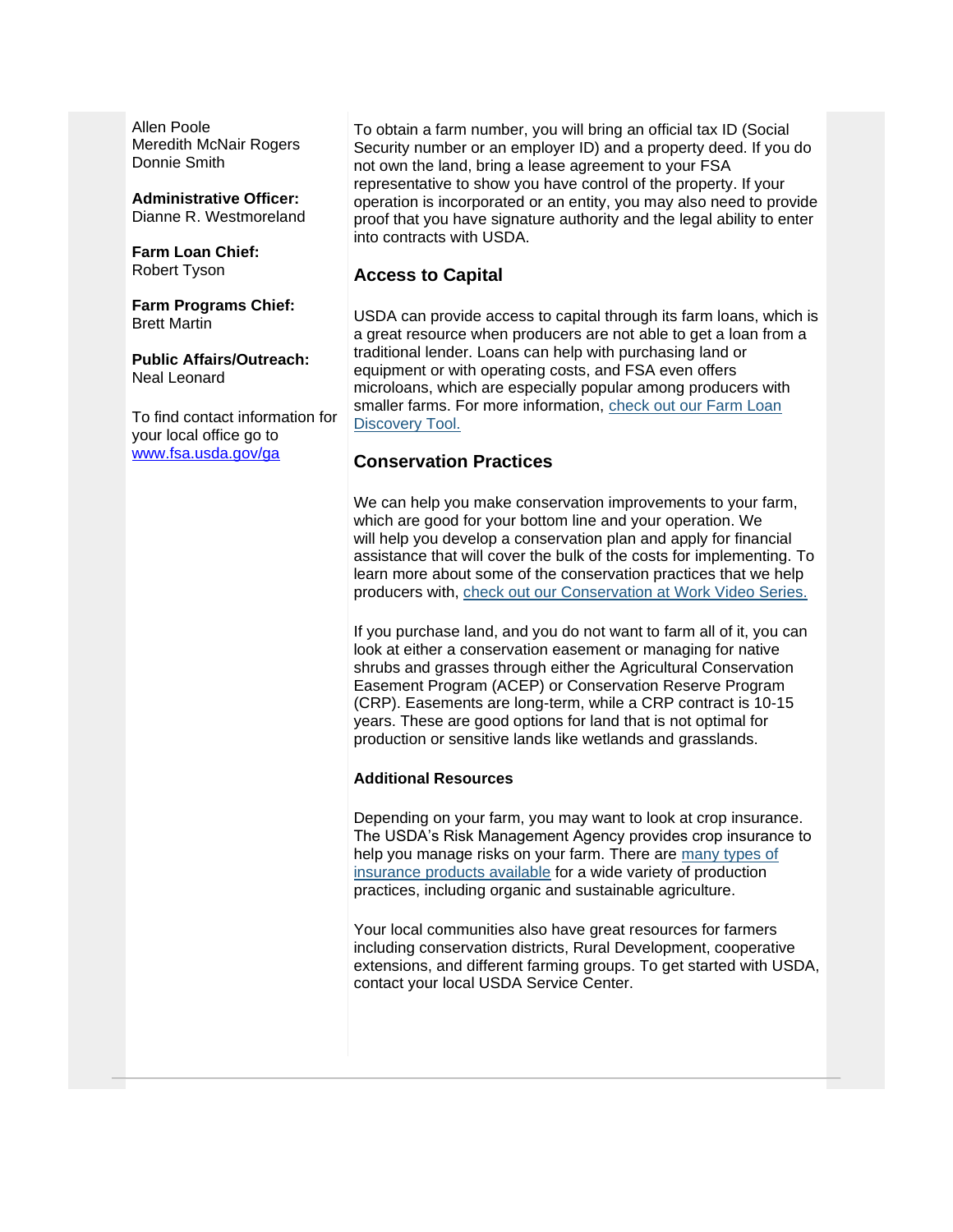## <span id="page-2-0"></span>**USDA Supports Military Veteran's Transition to Farming**

Are you a military veteran interested in farming? USDA offers resources to help you:

- **Fund Your Operation:** USDA's Farm Service Agency offers a variety of [funding](https://www.farmers.gov/fund?utm_medium=email&utm_source=govdelivery)  [opportunities](https://www.farmers.gov/fund?utm_medium=email&utm_source=govdelivery) to help agricultural producers finance their businesses. Certain funds are targeted for veterans and beginning farmers and ranchers.
- **Conserve Natural Resources:** USDA's Natural Resources Conservation Service offers [conservation programs and expert one-on-one technical assistance](https://www.farmers.gov/conserve?utm_medium=email&utm_source=govdelivery) to strengthen agricultural operations now and into the future. Veterans may be eligible for a cost share of up to 90 percent and advance payments of up to 50 percent to cover certain conservation practices.
- **Manage Risks:** USDA is here to help you prepare for and recover from the unexpected. Veterans who are beginning farmers may be eligible for reduced premiums, application fee waivers, increased insurance coverage, and other incentives for multiple [USDA programs](https://www.farmers.gov/manage?utm_medium=email&utm_source=govdelivery)  [that support risk management.](https://www.farmers.gov/manage?utm_medium=email&utm_source=govdelivery)

USDA wants to ensure that veterans transitioning to agriculture have the resources needed to succeed. While USDA offices are currently closed to visitors because of the pandemic, Service Center staff continue to work with agricultural producers via phone, email, and other digital tools. To conduct business, please contact your local USDA Service Center. Additionally, more information related to USDA's response and relief for producers can be found at farmers.gov/coronavirus. If you are a new farmer, you can also reach out to your [state Beginning Farmer and Rancher Coordinator.](https://www.farmers.gov/manage/newfarmers/coordinators?utm_medium=email&utm_source=govdelivery)

## <span id="page-2-1"></span>**USDA Extends General Signup for Conservation Reserve Program**

The USDA is extending the Conservation Reserve Program (CRP) General Signup period, which had previously been announced as ending on February 12, 2021. USDA will continue to accept offers as it takes this opportunity for the incoming Administration to evaluate ways to increase enrollment. Under the previous Administration, incentives and rental payment rates were reduced resulting in an enrollment shortfall of over 4 million acres. The program, administered by USDA's Farm Service Agency (FSA), provides annual rental payments for 10 to 15 years for land devoted to conservation purposes, as well as other types of payments. Before the General CRP Signup period ends, producers will have the opportunity to adjust or resubmit their offers to take advantage of planned improvements to the program.

This signup for CRP gives producers an opportunity to enroll land for the first time or re-enroll land under existing contracts that will be expiring September 30, 2021. All interested producers, including those on Indian reservations and with trust lands, are encouraged to contact their local [USDA](https://www.farmers.gov/service-center-locator?utm_medium=email&utm_source=govdelivery)  [Service Center](https://www.farmers.gov/service-center-locator?utm_medium=email&utm_source=govdelivery) for more information.

## <span id="page-2-2"></span>**USDA Offers New Forest Management Incentive for Conservation Reserve Program**

The U.S. Department of Agriculture (USDA) is making available \$12 million for use in making payments to forest landowners with land enrolled in the Conservation Reserve Program (CRP) in exchange for their implementing healthy forest management practices. Existing CRP participants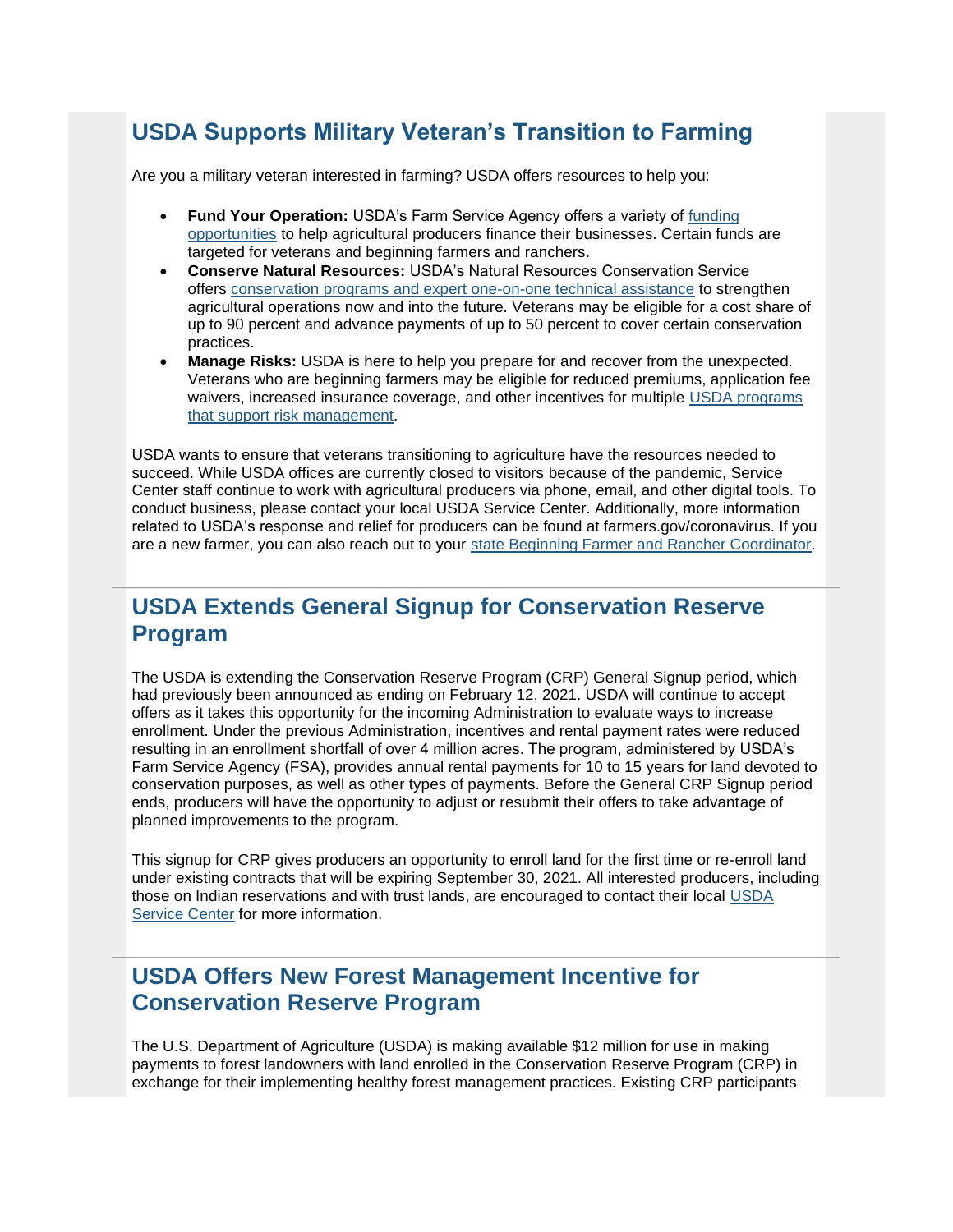can now sign up for the Forest Management Incentive (FMI), which provides financial incentives to landowners with land in CRP to encourage proper tree thinning and other practices.

Right now, less than 10% of land currently enrolled in CRP is dedicated to forestland. But, these nearly 2 million acres of CRP forestland, if properly managed, can have enormous benefits for natural resources by reducing soil erosion, protecting water quality, increasing water quantity, and diversifying local farm operations and rural economies.

Only landowners and agricultural producers with active CRP contracts involving forest cover can enroll. However, this does not include active CRP contracts that expire within two years. Existing CRP participants interested in tree thinning and prescribed burning must comply with the standards and specifications established in their CRP contract.

CRP participants will receive the incentive payment once tree thinning and/or other authorized forest management practices are completed.

The incentive payment is the lower of:

- The actual cost of completing the practice; or
- 75% of the payment rate offered by USDA's Natural Resources Conservation Service (NRCS) if the practice is offered through NRCS conservation programs.

CRP signup is currently open. FSA will announce deadline later this year. Interested producers should contact thei[r local FSA County Office.](https://www.farmers.gov/service-center-locator?utm_medium=email&utm_source=govdelivery) 

## <span id="page-3-0"></span>**Transitioning Expiring CRP Land to Beginning, Veteran or Underserved Farmers and Ranchers**

CRP contract holders are encouraged to transition their Conservation Reserve Program (CRP) acres to beginning, veteran or socially disadvantaged farmers or ranchers through the Transition Incentives Program (TIP). TIP provides annual rental payments to the landowner or operator for up to two additional years after the CRP contract expires.

CRP contract holders no longer need to be a retired or retiring owner or operator to transition their land. TIP participants must agree to sell, have a contract to sell, or agree to lease long term (at least five years) land enrolled in an expiring CRP contract to a beginning, veteran, or socially disadvantaged farmer or rancher who is not a family member.

Beginning, veteran or socially disadvantaged farmers and ranchers and CRP participants may enroll in TIP beginning two years before the expiration date of the CRP contract. The TIP application must be submitted prior to completing the lease or sale of the affected lands. New landowners or renters that return the land to production must use sustainable grazing or farming methods.

For more information, contact your local County USDA Service Center by calling the State Office at 706-546-2266 or visit [fsa.usda.gov.](https://gcc02.safelinks.protection.outlook.com/?url=http%3A%2F%2Fwww.fsa.usda.gov%2F%3Futm_medium%3Demail%26utm_source%3Dgovdelivery&data=04%7C01%7C%7Cab1f4a072d374c610fbd08d8e8ab85bc%7Ced5b36e701ee4ebc867ee03cfa0d4697%7C0%7C1%7C637515170671562888%7CUnknown%7CTWFpbGZsb3d8eyJWIjoiMC4wLjAwMDAiLCJQIjoiV2luMzIiLCJBTiI6Ik1haWwiLCJXVCI6Mn0%3D%7C1000&sdata=tz1DNtiMXdFR%2Fh6M8HUmZmVh3qvx%2Flx7%2FpadmRRdCGs%3D&reserved=0)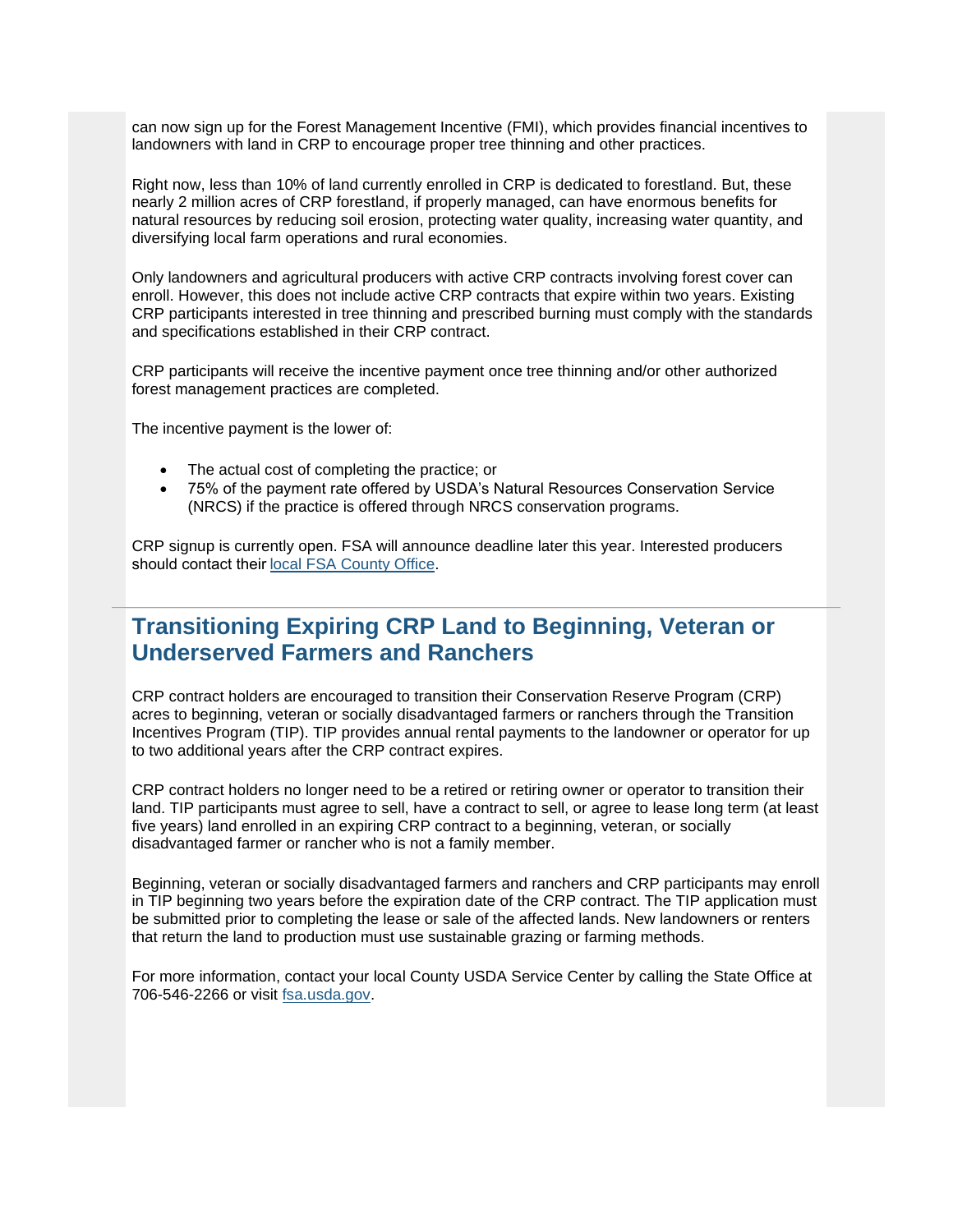## <span id="page-4-0"></span>**USDA Reminds Producers to Complete Crop Acreage Reports**

The USDA Farm Service Agency (FSA) reminds agricultural producers in Georgia counties to complete [crop acreage reports](https://www.farmers.gov/crop-acreage-reports?utm_medium=email&utm_source=govdelivery) by the crop acreage reporting deadline.

The following acreage reporting dates are applicable for Georgia counties:

| March 15, 2021     | Cabbage (planted 10/1-2/20), Pecans      |
|--------------------|------------------------------------------|
| May 15, 2021       | Sweet Corn (planted 8/26-5/15), Tobacco, |
|                    | Tomatoes (planted 8/16-4/5)              |
| July 15, 2021      | All other crops, Perennial Forage        |
| August 15, 2021    | Tomatoes (planted 7/1-8/15)              |
| September 15, 2021 | Sweet Corn (planted 7/15-8/25)           |
| October 15, 2021   | Cabbage (planted 7/16-9/30)              |

To complete your acreage report, please call your local County FSA Office to schedule an appointment. FSA can work with producers to file timely acreage reports by phone, email, as well as by appointment in person.

The local County FSA Office will provide maps to producers along with instructions for completing and returning the maps through either mail or email. After planting is complete, producers must return the signed form certifying their acreage report to the FSA office through mail or email by acreage reporting deadline.

The following exception applies to acreage reporting dates:

• If the crop has not been planted by the acreage reporting date, the acreage must be reported no later than 15 calendar days after planting is completed.

**Noninsured Crop Disaster Assistance Program (NAP) policyholders should note that the acreage reporting date for NAP covered crops is the earlier of the dates listed above or 15 days after the approved final planting date for the specific crop.** 

For questions, please call your local County FSA Office.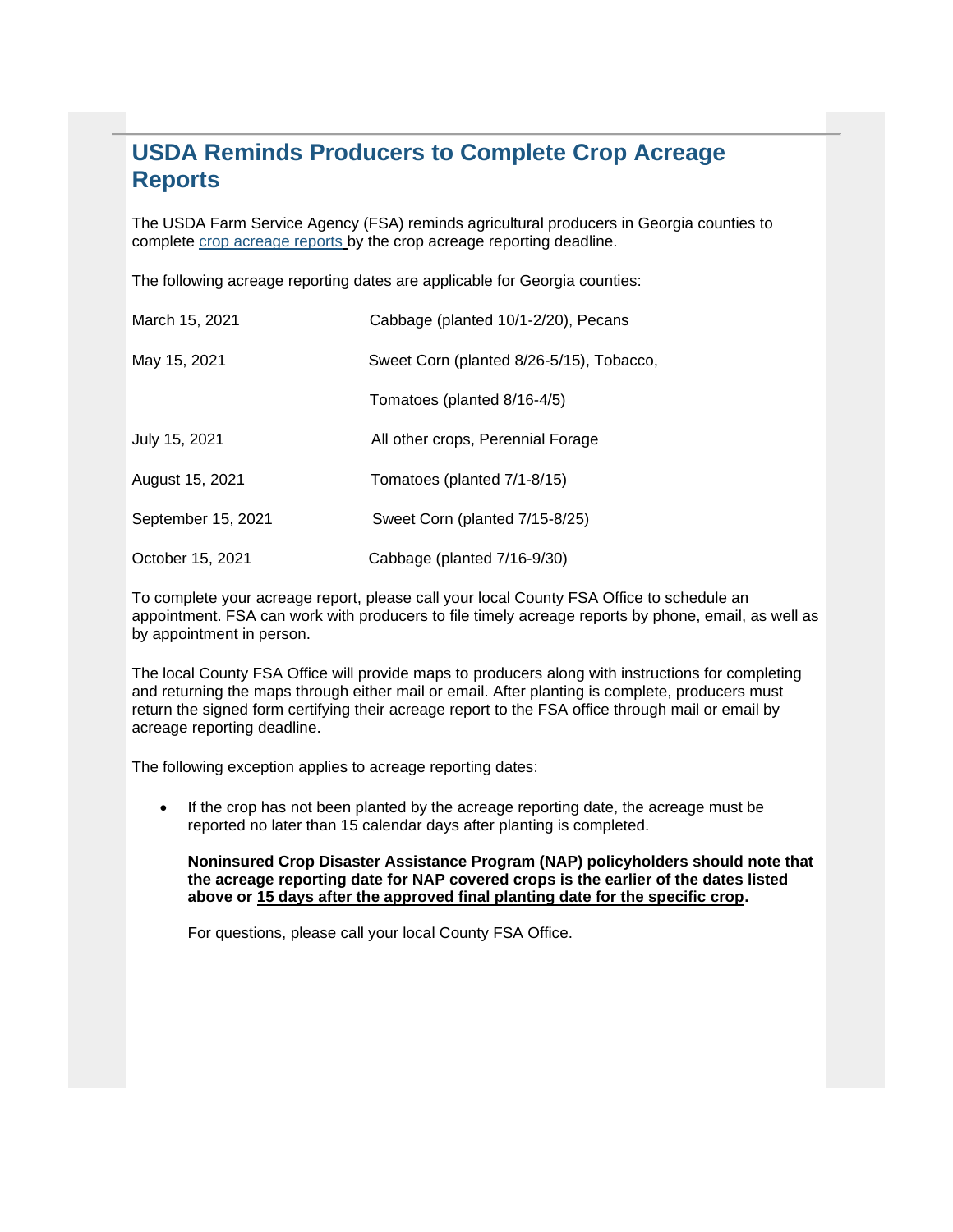## <span id="page-5-0"></span>**Farmers.gov Feature Helps Producers Find Farm Loans that Fit Their Operation**

Farmers and ranchers can use the *Farm Loan Discovery Tool* on farmgers.gov to find information on USDA farm loans that may best fit their operations.

USDA's Farm Service Agency (FSA) offers a variety of loan options to help farmers finance their operations. From buying land to financing the purchase of equipment, FSA loans can help.

USDA conducted field research in eight states, gathering input from farmers and FSA farm loan staff to better understand their needs and challenges.

#### **How the Tool Works**

Farmers who are looking for financing options to operate a farm or buy land can answer a few simple questions about what they are looking to fund and how much money they need to borrow. After submitting their answers, farmers will receive information on farm loans that best fit their specific needs. The loan application and additional resources also will be provided.

Farmers can download application quick guides that outline what to expect from preparing an application to receiving a loan decision. There are four guides that cover loans to individuals, entities, and youth, as well as information on microloans. The guides include general eligibility requirements and a list of required forms and documentation for each type of loan. These guides can help farmers prepare before their first USDA Service Center visit with a loan officer.

Farmers can access the *Farm Loan Discovery Tool* by visiting [farmers.gov/fund](https://www.farmers.gov/fund?utm_medium=email&utm_source=govdelivery) and clicking the "Start" button. Follow the prompts and answer five simple questions to receive loan information that is applicable to your agricultural operation. The tool is built to run on any modern browser like Chrome, Edge, Firefox, or the Safari browser, and is fully functional on mobile devices. It does not work in Internet Explorer.

#### **About Farmers.gov**

In 2018, USDA unveiled farmers.gov, a dynamic, mobile-friendly public website combined with an authenticated portal where farmers will be able to apply for programs, process transactions, and manage accounts.

The *Farm Loan Discovery Tool* is one of many resources on farmers.gov to help connect farmers to information that can help their operations. Earlier this year, USDA launched the *My Financial Information* feature, which enables farmers to view their loan information, history, payments, and alerts by logging into the website.

USDA is building farmers.gov for farmers, by farmers. In addition to the interactive farm loan features, the site also offers a Disaster Assistance Discovery Tool. Farmers can visit [farmers.gov/recover/disaster-assistance-tool#step-1](https://www.farmers.gov/recover/disaster-assistance-tool?utm_medium=email&utm_source=govdelivery#step-1) to find disaster assistance programs that can help their operation recover from natural disasters.